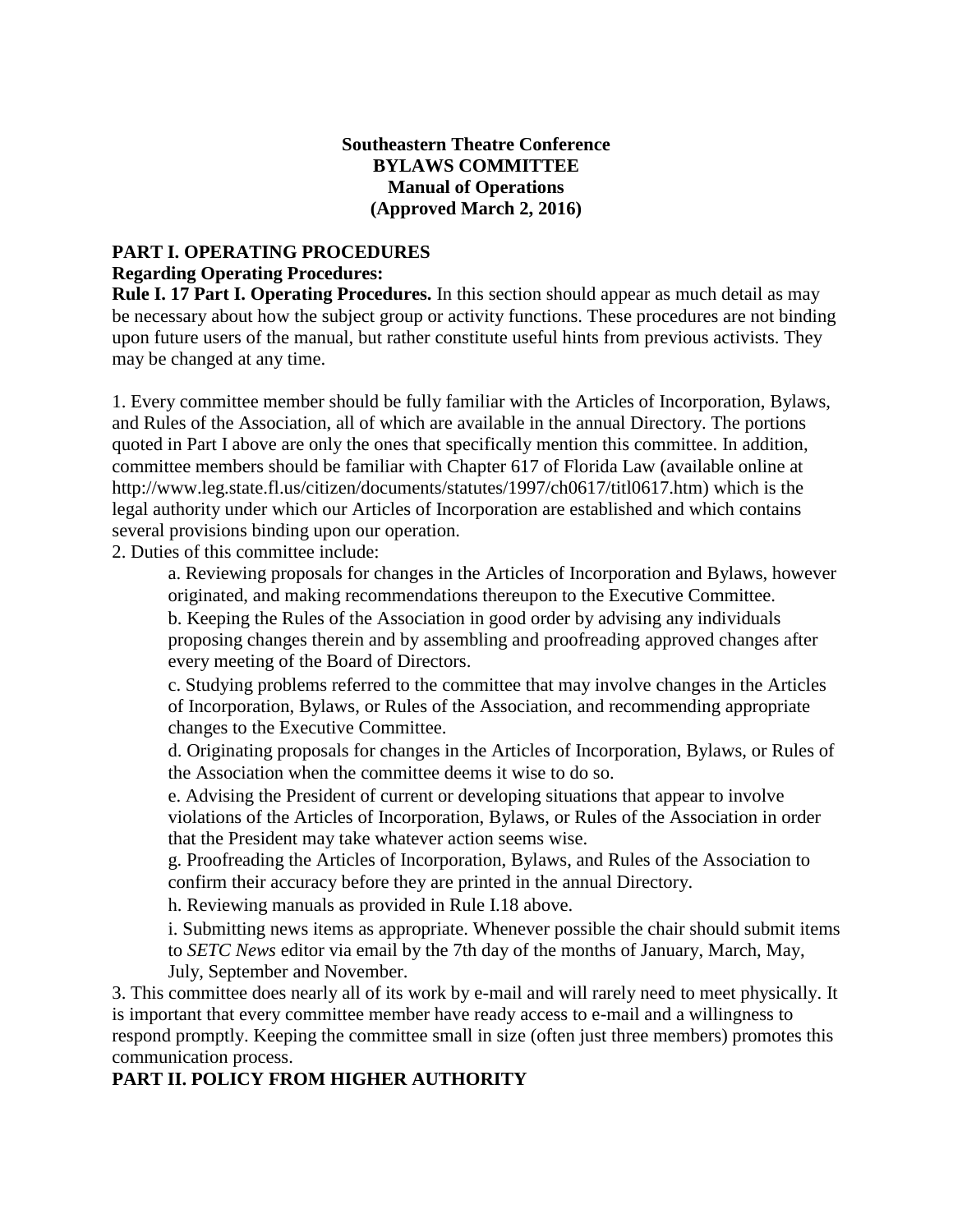## **Bylaws**

## *Article II*

Proposed changes in these Bylaws and in the Articles of Incorporation, however originated, shall be studied by the Bylaws Committee and by the Executive Committee. Proposed amendments approved by the Executive Committee and the Board of Directors shall be circulated to the membership at least two weeks prior to the meeting of the membership at which they are to be submitted for approval. A vote for such approval may occur at any annual meeting or at a special meeting called for that purpose. To become effective, amendments to the Articles of Incorporation require approval by a two-thirds vote, and amendments to the Bylaws require approval by a majority vote.

## *Article V*

Section 3. The Vice-President of Administration shall:

(l) oversee activities related to governance and administration of the Corporation;

(2) preside at meetings of the Administrative Council;

(3) report to the Corporation concerning administration and proceedings of the Administrative Council

(4) coordinate reports of the Advisory Councils;

(5) solicit current operations manuals for all ongoing Corporation functions;

(6) collaborate with the Executive Director regarding administrative matters of the Corporation;

(7) perform the duties of the President when designated to do so by the President or when both the President and the elected Past President are unable to fulfill such duties.

#### *Article X* STANDING COMMITTEES

Section 1: The Bylaws Committee shall consist of a chair appointed by the President and members selected by the chair on the approval of the President. It shall review all proposals for changes in the Articles of Incorporation or Bylaws and make recommendations to the Executive Committee.

#### *Article XI* ADVISORY COUNCILS

Section 1. The Advisory Councils shall be composed of:

(l) the chairs of all committees, including those concerned with auditions,

festivals, awards, and activities;

(2) the Liaison Officers;

(3) a Vice-President of the Corporation, acting as chair.

Section 2. Each Advisory Council shall meet at the call of its chair to consider the reports of all of its members and to recommend action to the Executive Committee. Advisory Councils may recommend to the incoming President candidates for all appointive positions.

Section 3. Committee chairs shall:

(l) furnish leadership to their respective committees;

(2) stimulate and develop interest in their assigned areas;

(3) file written reports on the dates requested by the Vice-President chairing their respective Advisory Council;

(4) keep their operational manuals up to date;

(5) collaborate with the Executive Director and Central Office staff.

Section 4. Chairs of Advisory Councils shall: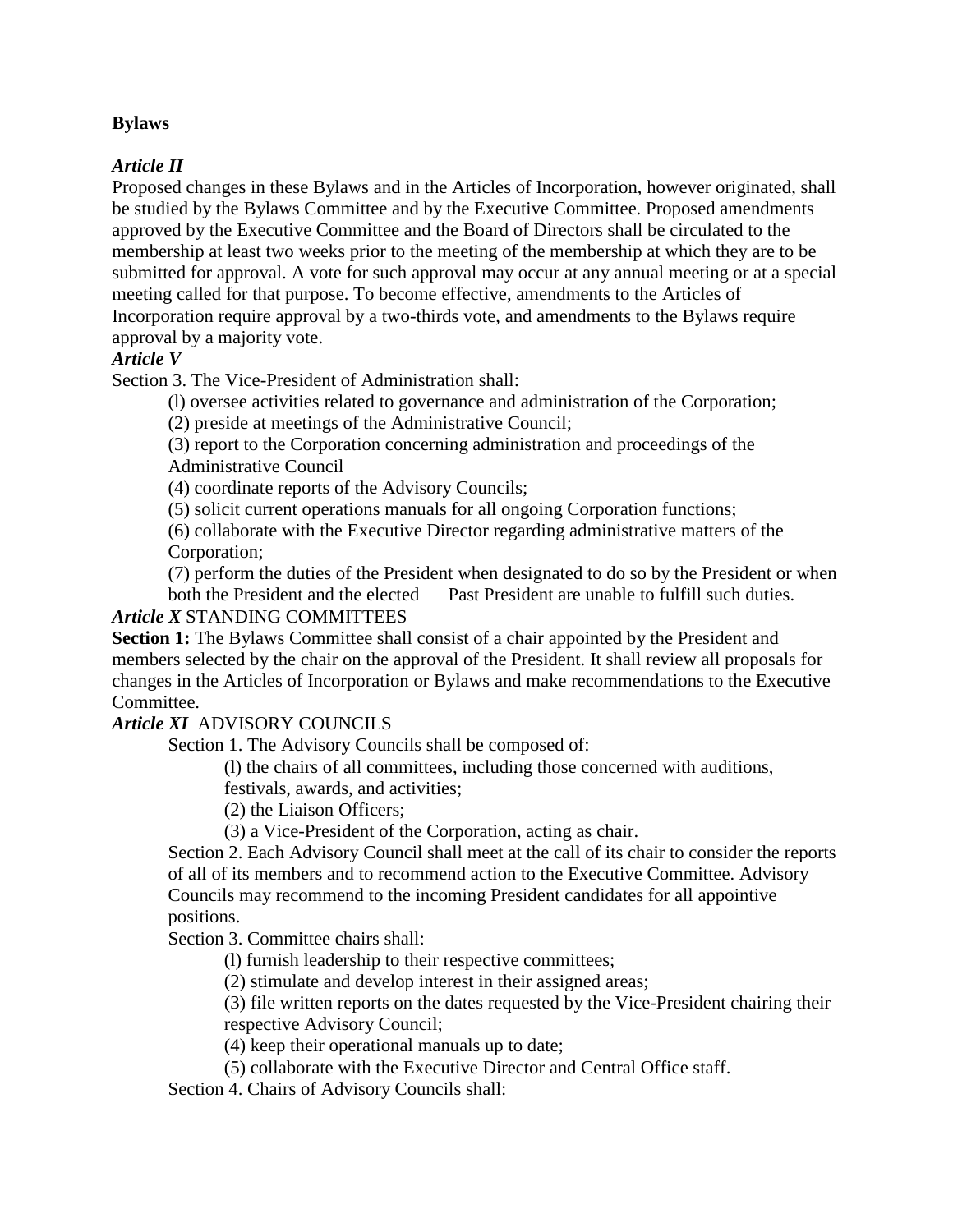(1) be Vice-Presidents of the Corporation;

(2) furnish leadership to their respective Advisory Councils;

(3) serve as advocates to the Board of Directors and the Executive Committee;

(4) solicit written reports from the members of their own Advisory Council;

(5) coordinate with the Vice-President of Administration to establish dates for submission of reports;

(6) file written reports on the dates requested by the Vice-President of Administration.

Section 5. The Advisory Councils shall be classified as:

(2) the Administration Council, convened by the Vice-President of Administration acting as chair, comprised of the chairs of the Bylaws Committee, Long Range Planning Committee, and Nominations Committee, and chairs of other committees charged with administrative or organizational functions, along with other chairs recommended by the Executive Committee;

# *Article XIV*

The rules contained in the current edition of *Robert's Rules of Order*, *Newly Revised*, shall govern the Corporation in all cases to which they are applicable and in which they are not inconsistent with these bylaws and any special rules of order the Corporation may adopt.

# **Rules of the Organization**

**Rule I.1. Rules.** The SETC Rules of the Association have the sense of the term "Standing Rules" as defined in the latest edition of *Robert's Rules of Order*. These Rules may be created, amended, or deleted only by the Board of Directors, and then only by a motion that clearly states its own intention to create, amend, or delete a Rule. All such motions must be submitted to the Bylaws Committee for comment before Board action. One-time exceptions to existing Rules may be approved by the Executive Committee, provided that the exception is reported to the Board of Directors at its next meeting. (9/6/08)

**Rule I.2. Publishing Bylaws and Rules.** The Bylaws Committee shall proofread camera-ready copy for all printings of the Articles of Incorporation, Bylaws, and Rules of the Association, in order to certify their accuracy, before the central office is authorized to print them. All Rules created or amended after March 6, 1991, shall be printed with an indication of the date of their creation or amendment.

**Rule I.4. Semi-Annual Reports**. The semi-annual reports described in the Bylaws and required for timely submission to the Executive Committee are submitted on or before the deadline established by the Administrative Vice-President. Those semi-annual reports containing action items and/or items of interest will be mailed to Board and Advisory Council members prior to the Executive Committee meetings. The Administrative Vice-President will read the reports submitted by the deadline and distribute to the Board an action agenda showing only those items that require Executive Committee or Board action. No action items or reports will be discussed in the Reports portion of the Executive Committee agenda unless submitted to the Administrative Vice-President by the deadline. Members of the Board and Advisory Council will receive a list of reports submitted and not submitted. (3/15/98)

**Rule I.6. Meeting Dates.** The annual convention will begin on the first Wednesday in March, except that, in extraordinary circumstances, the Executive Committee may approve beginning the convention no more than one week before or after that Wednesday. The fall auditions and Board of Directors and Advisory Council meeting will be held on the first weekend following Labor Day. In addition to meetings during the annual convention and fall Board of Directors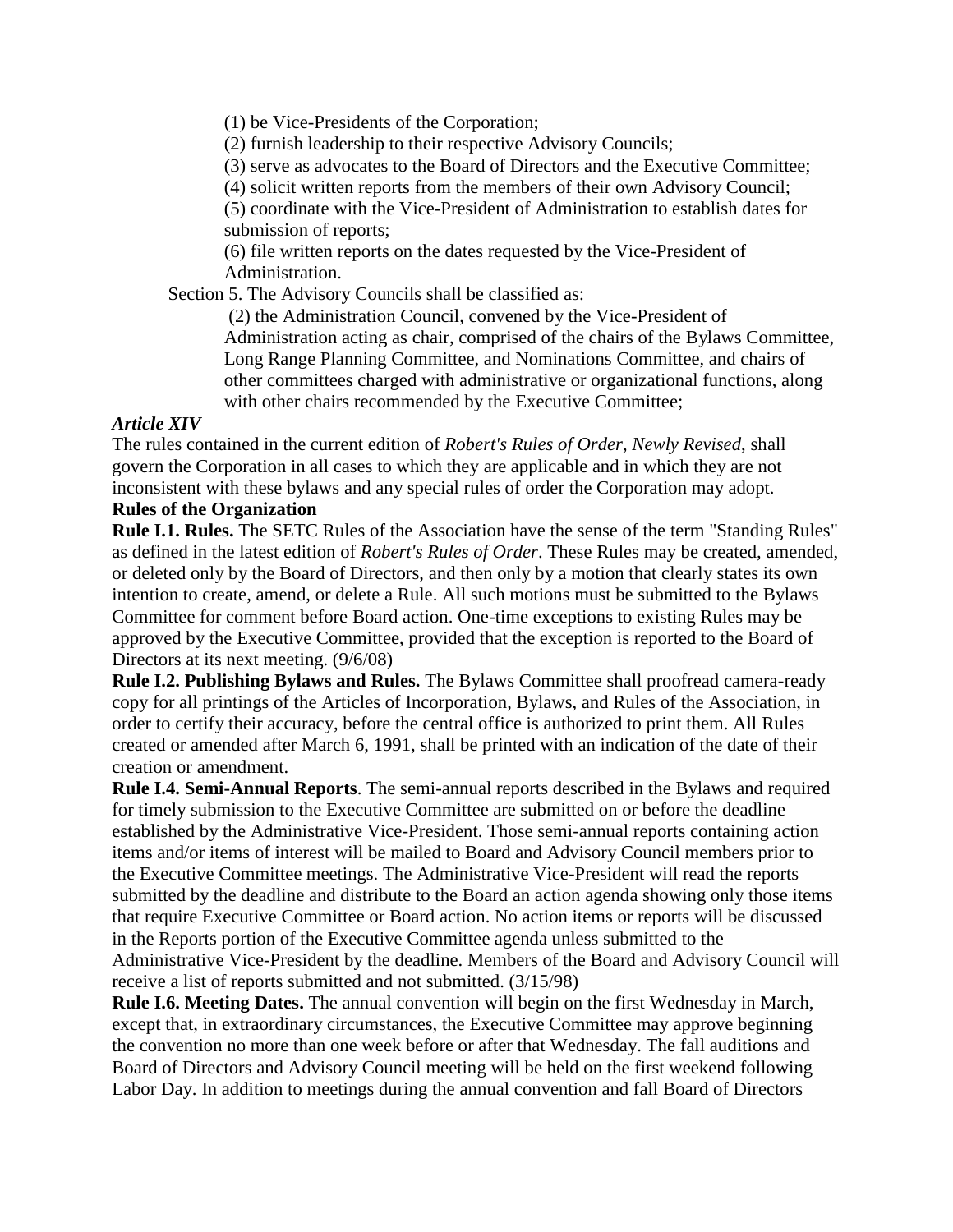meeting, the Executive Committee will meet during the weekend immediately following the first Sunday in January and the weekend immediately following the second Sunday in May. (9/6/14)

**Rule I.17. Preparation of Manuals**. All manuals must be prepared in the following format: Part I. Operating Procedures. (In this section should appear as much detail as may be necessary about how the subject group or activity functions. These procedures are not binding upon future users of the manual, but rather constitute useful hints from previous activists. They may be changed at any time.)

Part II. Policy from Higher Authority. (In this section should be quoted any Bylaws, Rules, Board or Executive Committee actions, or other policy statements bearing on the work of the manual's subject group. These policy statements may not be changed except by acceptance of the higher authority involved.)

Part III. Regulations from This Constituency. (In this section should be presented in full any decisions by the manual's subject group that are intended to be binding on future operation. These regulations may not be changed except when the subject group meets.) All manuals must be set in 12 point Times New Roman and structured in MLA outline format. At the end of the manual, there should appear the name of the originator of the latest revision and the date of its acceptance by the Executive Committee. Manuals may not contain commitments to specific dollar amounts or to any expenditures. At the end of the division or committee chair's term of office all copies of the minutes, budget, and other information shall be passed on to the next chair and copies shall also be sent to archives. (09/06/2008)

**Rule I.18. Procedures for Updating Manuals.** The Vice-President of Administration solicits current operations manuals and asks that all committee chairs, division chairs, officers and festival chairs to send changes to the appropriate Vice-President. Any constituency wishing to amend its manual may do so by clearly highlighting proposed changes in an electronic copy of the document and submitting the manual to the designated Vice-President. The designated Vice-President collaborates with the Executive Director on proposed changes to Part I Operational Procedures as appropriate. All amended manuals are then sent to the Bylaws Committee, which shall advise whether each manual conforms to applicable Bylaws, Rules, and other directives of the Corporation. Nonconforming manuals will be returned to the designated Vice-President for further revision and consultation with the appropriate chair or officer. That Vice-President will present manuals conforming to applicable statutes for acceptance at the next regularly scheduled meeting of the Executive Committee. Revisions in Part I Operating Procedures or Part II Policy from Higher Authority may be submitted to the designated Vice-President at any time. Revisions to Part III Regulations from this constituency must follow a vote on such amendments by the constituency during the annual convention.

Process:

1. Committee Chair sends updated manuals to designated Vice-President;

2. Designated Vice-President collaborates with Executive Director on proposed changes

to Part I *Operating Procedures* as appropriate;

3. Vice-President sends to Bylaws, who sends response to the designated Vice-President

4. That Vice-President presents manuals to Executive Committee;

5. After approval, Vice-President of Administration sends approved manual to Executive Director:

6. Executive Director facilitates archiving of manual, uploading to website, and copy of approved manual to Committee Chair or Officer. (9/11/2015)